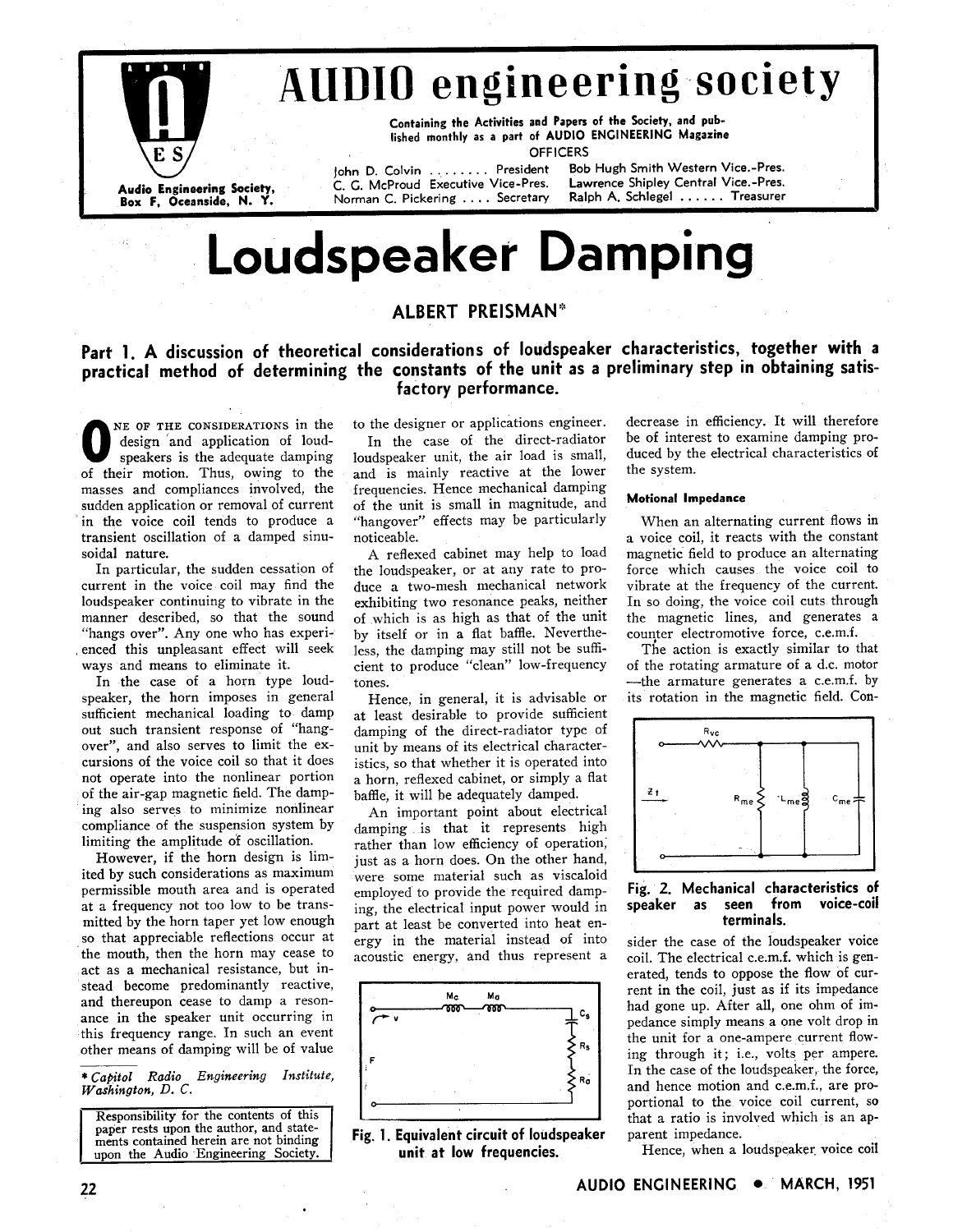is permitted to vibrate, its impedanc apparently goes up.The increase in tl impedance owing'to its motion is knou as the MOTIONAL IMPEDANCE, and it measured in ohms just as the electric impedance of the voice coil is measure in ohms.

Several characteristics of the motion impedance can be readily analyzed qua1 tatively. In the first place, the lower tl mechanical impedance, the more readi does the voice coil vibrate, and tl higher is the induced c.e.m.f. for a give current flowing through it; i.e., tl higher is its motional impedance.

A second point to note is that tl greater the magnetic flux density, tl greater is the induced c.e.m.f., and tl higher is the motional impedance of tl voice coil. Finally, we note that if tl total length of voice-coil wire is ij creased, there is more conductor cuttir the magnetic field, and hence mo c.e.m.f. induced. Therefore the motion



**Fig. 3. Circuit of Fig. 2 with additic of generator.** 

voice coil wire is increased.  $(Bl)^2 \times 10^{-9}$  we obtain

The actual quantitative relations a as follows: 1

$$
Z_{me} = \frac{(Bl)^2 \times 10^{-9}}{Z_m}
$$
 (i

where  $Z_{me}$  is the motional impedance electrical ohms;  $B$  is the magnetic flu density in gauss;  $l =$  length of voice coconductor in cm., and  $Z_m$  is the mecha ical impedance in mechanical ohr (dynes/cm/sec.) .

## **Loudspeaker Low-Frequency Resonance**

The mechanical impedance  $Z_m$  of tl loud speaker unit varies considerab over the frequency range. However, a direct radiator its value and effect the lowest audio frequencies is of grea est importance, particularly with rega to "hangover' effects, and hence will 1 analyzed at this point.

At the lowest audio frequencies, tl loudspeaker unit acts mechanically as simple series resonant circuit. This illustrated in **Fig.** 1. The masses i volved are those of the cone,  $M_e$ , and the air set in motion by the cone M The latter is a function of frequenc but can be assumed fairly constant ov

[Continued on **Page** 3

# **LOUDSPEAKER DAMPING**

### $[from page 23]$

a narrow frequency range involving the resonant frequency of the unit.

The compliance  $C_s$  represents that of the suspension, both of the rim of the cone and of the center spider. It is apt to be nonlinear, particularly for large excursions, but is reasonably constant for moderate and small amplitudes of vibration.

The resistive factors are that of the suspension  $R_s$ , and that of the air set in motion by the cone,  $R_a$ . The latter is. particularly variable with frequency, but is usually very small at the low frequency at which resonance occurs, particularly if the speaker unit is tested by itself, or at most in a flat baffle. Values for several sizes of cones are given by Olson.<sup>1</sup>

From Fig. 1, it is apparent that 
$$
\frac{1}{2} + \frac{1}{2} = 1
$$
.

$$
Z_m = (R_s + R_a) + j\omega (M_c + M_a)
$$

 $+1/j\omega C_s$  (2) Substituting this in Eq.  $(1)$ , we obtain

$$
Z_{me} = \frac{(Bl)^2 \times 10^{-9}}{(R_s + R_a) + j\omega (M_c + M_a) + 1/j\omega C_s}
$$
\n(3)

If we divide the numerator and denomiimpedance increases if the length nator of the right side of Eq.  $(3)$  by

$$
Z_{me} = \frac{1}{\frac{(R_s + R_a)}{(Bl)^2 \times 10^{-9}} + j\omega \frac{(M_o + M_a)}{(Bl)^2 \times 10^{-9}} + \frac{1}{j\omega C_s (Bl)^2 \times 10^{-9}}}
$$
(4)

Let

 $(R_{s}+R_{a})/(Bl)^{2} \times 10^{-9} = G_{me} = 1/R_{me}$  $(M_e + M_a)/(Bl)^2 \times 10^{-9} = C_{me}$ and  $C_s(Bl)^2 \times 10^{-9} = L_{me}$  (5)

where

- $R_{me}$  is the motional resistance corresponding to the mechanical damping  $R_s$  and  $R_a$ ,
	- $C_{me}$  is the motional capacitance corresponding to  $M_c$  and  $M_a$ , and
	- $L_{me}$  is the motional inductance corresponding to  $C_s$ .

In short, we shall assume that the me chanical resistance appears as an electrical conductance  $G_{me} = 1/R_{me}$ ; the mechanical compliance appears as an electrical inductance ; and the mechanical mass appears as an electrical capaci-

<sup>1</sup>H. F. Olson, "Elements of Acoustical Engineering," p. 126. D. Van Nostrand Co., New York.

tance. The latter transformation has been known for a long time in the power field; years ago oscillating synchronous motors were used in Europe as electrical capacitors, since a relatively small armature mass appeared as a surprisingly large electrical capacitance.

If we substitute Eq. *(5)* in Eq. *(4),*  we obtain :

$$
Z_{me} =
$$

$$
\frac{1}{(1/R_{me}) + j\omega C_{me} + (1/j\omega L_{me})}
$$
(6)

The quantities on the right side represent a resistance, capacitance, and inductance *in barallel*. since the parallel impedance is equal to the reciprocal of the sum of the reciprocals of the individual impedances.

Hence we finally arrive at the conclusion that the mechanical characteristics of the loudspeaker at the lower frequencies appear at the electrical terminals of the voice coil as shown in **Fig.** 2. Here  $R_{ve}$  represents the electrical resistance of the voice coil; the electrical (clamped) inductance of the voice coil can be disregarded at the lower audio frequencies.

The mechanical characteristics of the speaker appear as a parallel resonant circuit shunted by a certain amount of resistance; these constitute the motional impedance  $Z_{me}$  of the speaker, and the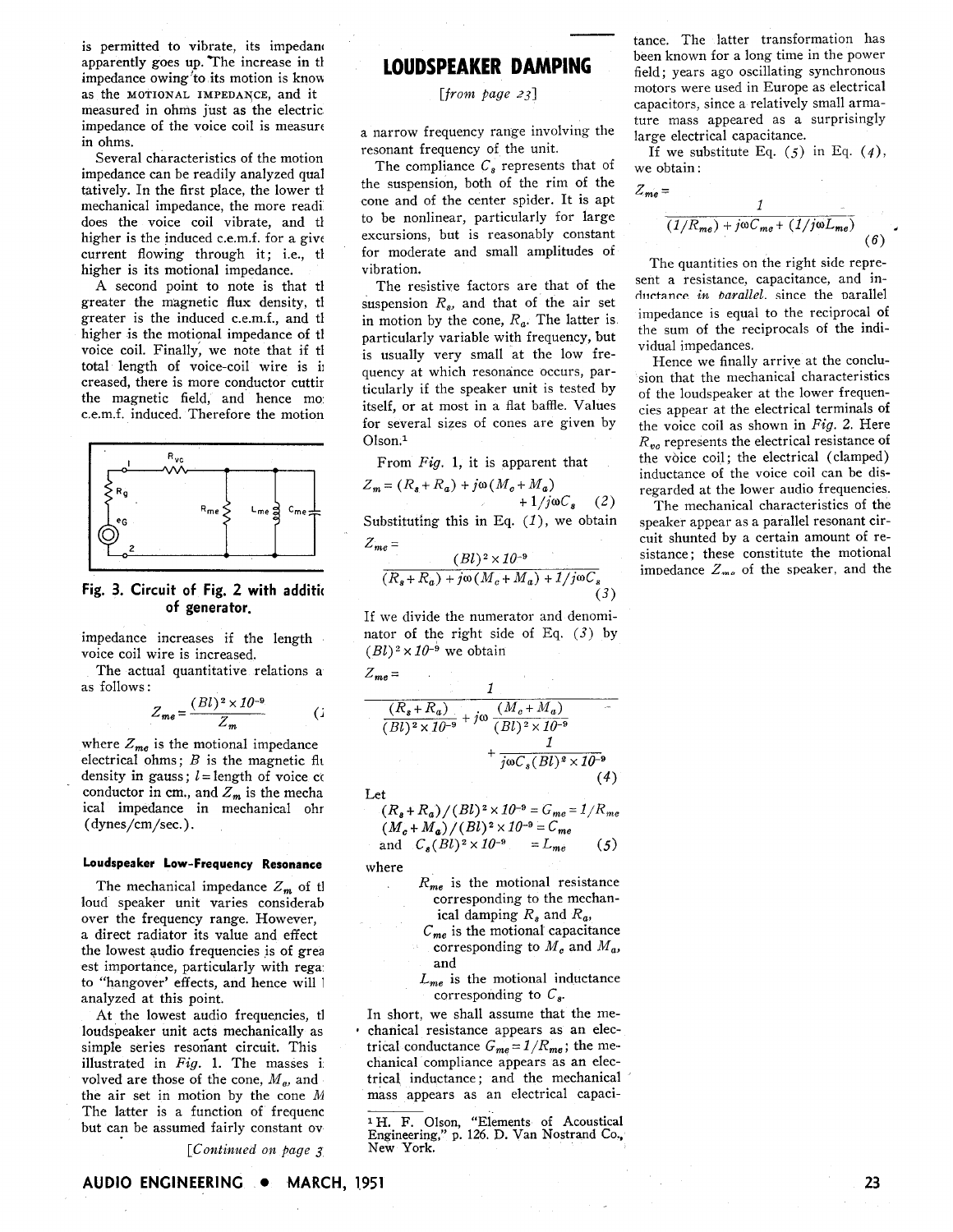total electrical impedance  $Z_t$  is  $Z_{me}$  plus *Rvc-*

We can now analyze 'the behavior of the speaker from its electrical motional impedance characteristics. Thus, just as *Fig.* 1 indicated a certain frequency of resonance, so does *Fig.* 2 indicate this fact. Since the two circuits are equivalent, they must have the same resonant frequency. This can be readily shown. Thus, from Eq. *(5)* 

$$
L_{me} C_{me} = C_s (Bl)^2 \times 10^{-9} \frac{(M_c + M_a)}{(Bl)^2 \times 10^{-9}}
$$
  
=  $(M_c + M_a) C_s$  (7)

that is, the electrical  $LC$  product equals the mechanical *MC* product; either therefore represents the same resonant frequency.

It will be of interest to compare the behavior of the electrical circuit of **Fig.**  2. For example, at the resonant frequency of the loudspeaker, namely

$$
f_r = \frac{1}{2 \pi (M_c + M_a) C_s} = \frac{1}{2 \pi L_{me} C_{me}}
$$
(8)

the mechanical current or velocity  $v$  is a maximum, and is in phase with the force *F, Fig.* 1.

This in turn means that the electrical c.e.m.f. will be a maximum and in phase opposition with the force *F,* which in turn is in phase with the current in the voice coil. Hence this c.e.m.f. will produce an in-phase or *resistive* reaction: the generator will view the voice coil as having increased in impedance, and that this increased impedance is resistive in nature.

Now refer to *Fig.* 2. At the frequency of resonance,  $L_{me}$  and  $C_{me}$  act as an open circuit shunting  $R_{me}$ , so that the electrical impedance is

$$
Z_t = R_{vc} + R_{me} \tag{9}
$$

and is a maximum. Furthermore, if the mechanical resistance  $(R_s + R_a)$  is small, *v* will be a maximum, as will also be the c.e.m.f., whereupon the electrical source will see a *high* resistive impedance  $R_{me}$ . This checks the inverse relation between  $R_{me}$  and  $(R_s + R_a)$  given in Eq. (5); when  $(R_s + R_a)$  is small,  $R_{me}$  appears large since  $(R_s + R_a)$  appears in the denominator of the expression for  $R_{me}$  in Eq.  $(5)$ .

*To be concluded in the* **April** *issue.*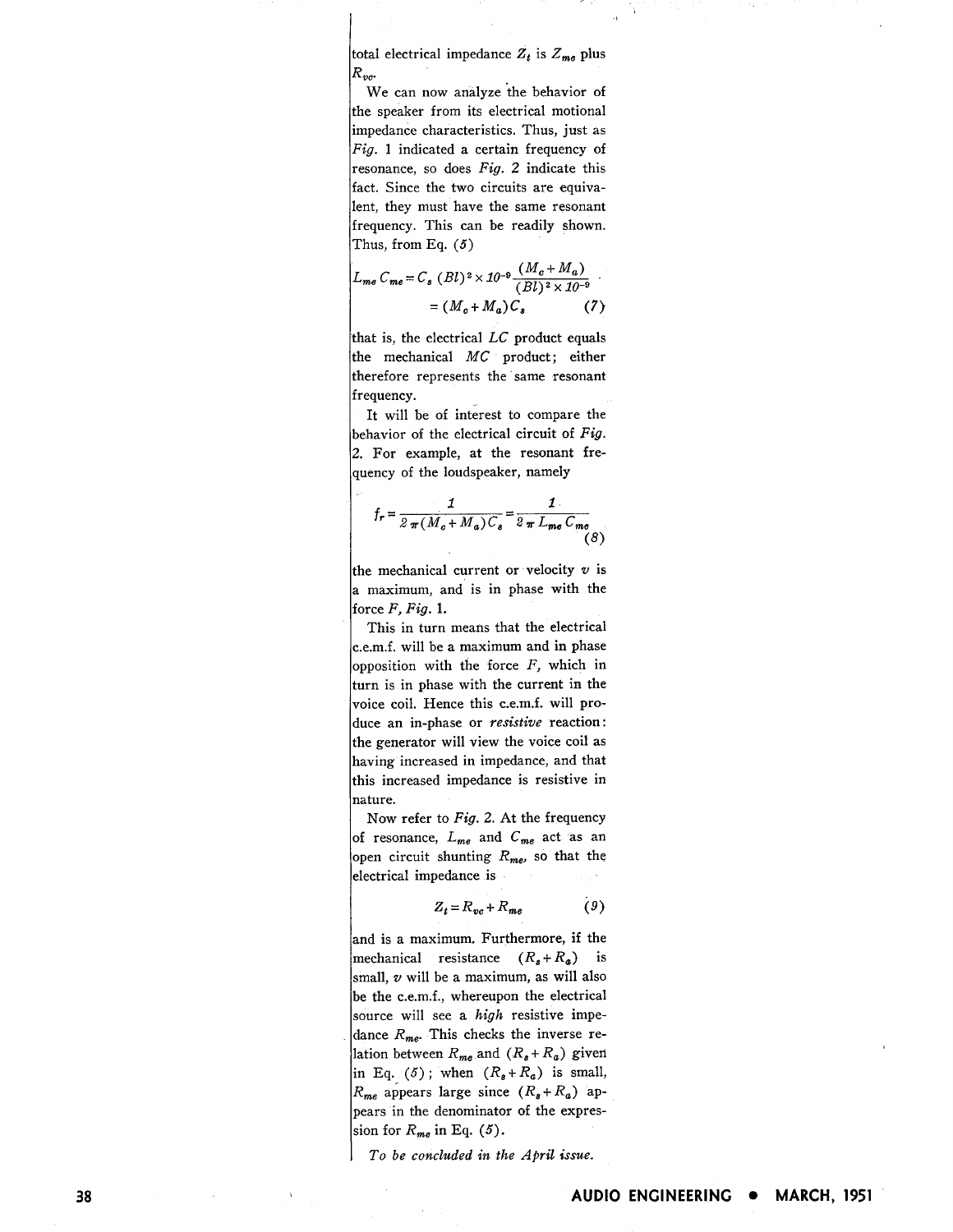

# **AUDIO engineering society**

**Containing the Activities and Papers of the Society, and published monthly as a part of AUDIO ENGINEERING Magazine OFFICERS** 

John D. Colvin . . . . . . . . President Bob Hugh Smith Western Vice.-Pres.<br>C. G. McProud Executive Vice-Pres. Lawrence Shipley Central Vice.-Pres.

**Audio Engineering Society, C. C. McProud Executive Vice-Pres. Lawrence Shipley Central Vice.-Pres. Box F. Oceanside. N. Y. Norman C. Pickering** . . . . **Secretary Ralph A. Schlegel** . . . . . . **Treasurer** 

# **Loudspeaker Damping**

## **ALBERT PREISMAN"**

## **Part 2. A discussion of theoretical considerations of loudspeaker characteristics, together with a practical method of determining the constants of the unit as a preliminary step in obtaining satisfactory performance.**

**E** NOW COME to the question of damping of the -loudspeaker mechanism by the electrical damping of the -loudspeaker circuit. In *Fig* **3** is shown the electrical equivalent of a loudspeaker illustrated in *Fig.* 2, with the addition of an electrical source of internal resistance *RG*  feeding it. This normally represents the  $R_p$  of the output tube or tubes as viewed<br>from the secondary terminals of the **Fig. 3. Circuit of Fig. 2 with addition** Hence the total mass is from the secondary terminals of the **Fig. 3. Circuit of Fig. 2 with addition** Hence the total mass is output transformer.<br>**8** *M<sub>L</sub>* **= 40 + 4 + 48 – 99 arg** 

or generator.<br>The apparent generated voltage as  $(R_{ve} + R_g)$  must be a low enough shunt The resonant frequency is, by Eq. (8) viewed from the secondary terminals is  $(x_0 + x_0)$  must be a low enough shunt  $\kappa_{me}$  the resonant solution, bowever, is  $e_g$ . The transient solution, however, is  $\frac{10 \text{ proune}}{\text{critical damping necessary}}$ that current which flows in the network damping necessary.<br>When  $e_G$  is zero, and subject to whatever<br>the intime and the impose of the impose in the mechanical damping  $(R_s + R_a)$  is when  $e_G$  is zero, and subject to whatever<br>if the mechanical damping  $(R_s + R_a)$  is<br>initial conditions we seek to impose.

$$
\epsilon = \sqrt{L_{me}/C_{me}}
$$

$$
= \frac{1}{2\pi f_r C_{me}}
$$
(1)

then the circuit is critically damped. high that Eq.  $(10)$  cannot be satisfied. This means that the natural frequency is  $\frac{1}{2}$  in the usual case  $R_{vo}$  is not too high, hangover effect. Of course  $R$  can be less a large amount of inverse voltage feed-<br>than the value given by Eq.  $(10)$ ; the back may be necessary to reduce the than the value given by Eq.  $(10)$ ; the back may be necessary to reduce the latter merely gives the maximum per-<br>
source impedance to the requisite low

missible value of *R*.<br>An inspection of *Fig.* 3. indicates that **Numerical Example** R must represent  $R_{me}$  paralleled by **Little Communical** example will  $(P_{1}, P_{2})$  hopes if  $P_{1}$  is exactor than  $(R_{we} + R_G)$ , hence if  $R_{me}$  is greater than The following numerical example will

Responsibility for the contents of this paper rests upon the author, and statements contained herein are **not** binding



when  $e_G$  is zero, and subject to whatever<br>if the mechanical damping  $(R_s + R_a)$  is which is close to the value of 25 cps<br>initially used to calculate the air mass.<br>This circuit has been solved innumer-<br>that usually the mecha expected that  $R_{me}$  will be relatively very high; much higher than will provide

From this it follows that  $(R_{vc} + R_g)$  damping is<br>  $= \frac{1}{2\pi f_r C_{me}}$  (10) the critical damping condition given by  $R_s + R_a = 2400 + 600 = 3000$  mech. ohms. where  $f_r$  is given by Eq. (8), and *R* is Eq. (10). However, it is possible that Now suppose the flux density *B* is the resistance paralleling  $L_{me}$  and  $C_{me}$ , the voice coil resistance  $R_{ve}$  is itself so 10,000 gaus the voice coil resistance  $R_{vo}$  is itself so 10,000 gauss, and the length *I* of voice high that Eq. (10) cannot be satisfied. coil conductor is 1500 cm. Assume fur-This means that the natural frequency is In the usual case  $R_{vo}$  is not too high, ther that the voice coil resistance  $R_{vo}$  is zero, or the circuit is no longer oscilla-<br>but the maximum value left for  $R_G$  to 10 ohms. but the maximum value left for  $R_G$  to 10 ohms.<br>assume can be quite low. In such a case Then, from Eq. (5), we have tory; physically the loudspeaker has no assume can be quite low. In such a case Then, from hangover effect. Of course  $R$  can be less a large amount of inverse voltage feed (1500) source impedance to the requisite low<br>value.

serve to illustrate the above analysis. the value required by Eq. (10), serve to inustrate the above analysis.<br>
Suppose we take a 16-inch cone type Observe how large  $C_{me}$  is even though \* *Capitol Radio Engineering Institute*, <sup>100</sup>/, <sup>200</sup>/, *Suppose we take a 16-inch cone type* Observe how large  $C_{me}$  is even though <br>\* *Capitol Radio Engineering Institute*, <sup>1</sup> loudspeaker, whose mass is 40 grams, the plus 4 grams for the voice coil. Assume effect is only 92 grams.<br>
further that the compliance of the sus-<br>
For critical damping, the total resistfurther that the compliance of the sus-<br>pension is  $C_s = 3.2 \times 10^{-7}$  cm/dyne, and perference impedance to the requisite low<br>
value.<br> **Numerical Example**<br>
The following numerical example will<br>
serve to illustrate the above analysis.<br>
Suppose we take a 16-inch cone type<br>
Cone is  $L_{me} = (3.2 \times 10^{-7})$ <br>
Supp mechanical ohms. *[Continued on page 26]* 

To the mass of the cone and voice coil must be added that of the mass of the air. In the neighborhood of 25 cps or so, Olson2 gives the reactance of the air load as 7500 mechanical ohms. The corresponding mass is

$$
M_a = \frac{7500}{2 \pi \times 25} = 48 \text{ grams}
$$

$$
f_r = \frac{1}{2 \pi 92 \times 3.2 \times 10^{-7}} = 29.3 \text{ cps}
$$

able times; the current flow is oscillatory<br>in nature, and of a frequency and decre-<br>ment determined by the L, C, and R of<br>expressed that  $P$  will be negligible some sistance. This is a rapidly varying funcment determined by the *L, C,* and *R* of  $(R_s + R_a)$  is very low, so that it can be sistance. This is a rapidly varying func-<br>the circuit. In particular, if<br>high much high much high and  $\frac{1}{2}$  is very low to f frequency; high; much higher than will provide we find it to be 600 mechanical ohms at critical damping.  $R = \sqrt{L_{me}/C_{me}}$  critical damping. 29 cps. Hence the total mechanical From this it follows that  $(R_{ve} + R_g)$  damping is

rnissible value of R. value. *C* - *<sup>92</sup>***-=409,f**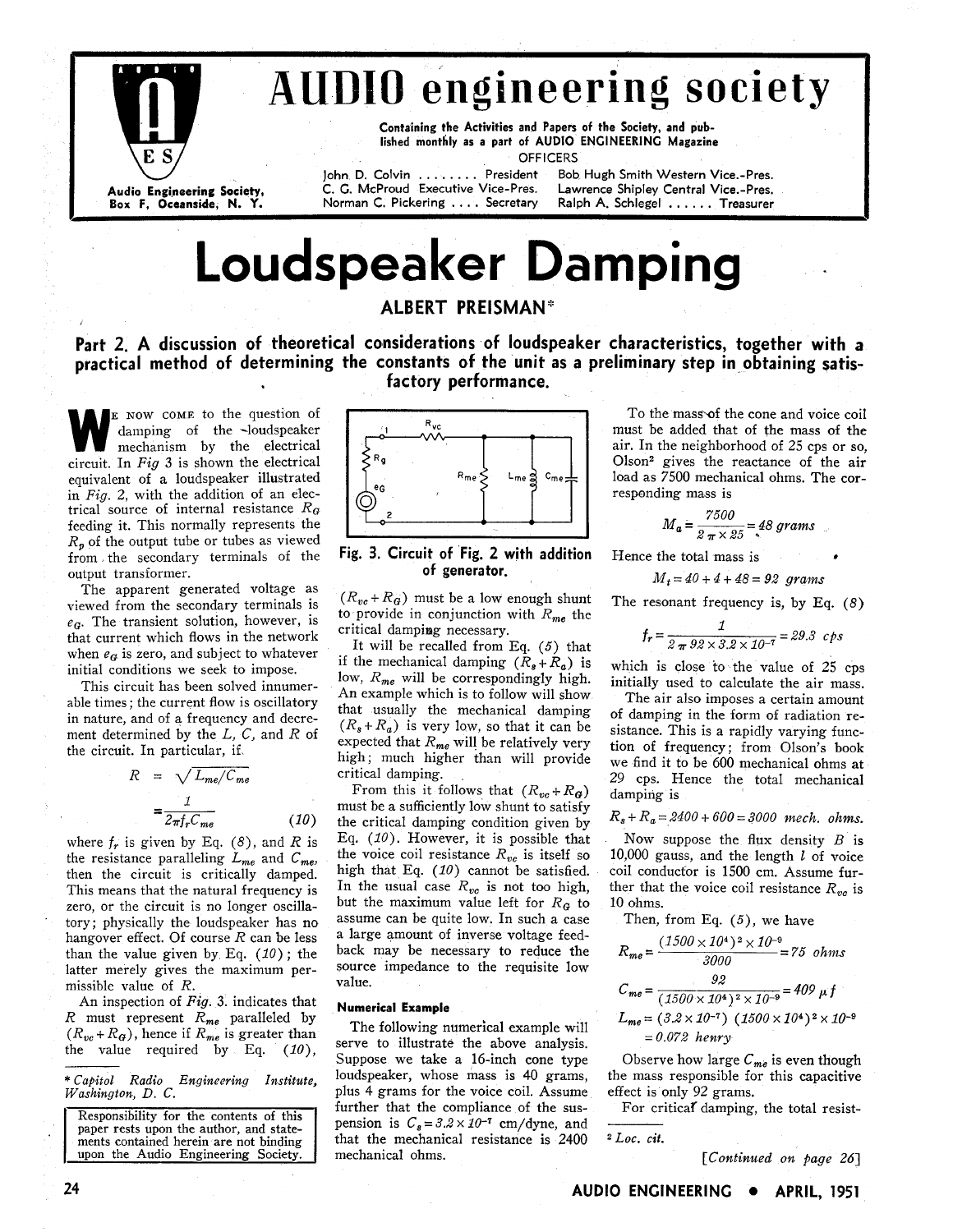## Audio Engineering Society Section ance shunting  $L_{me}$  and  $C_{me}$  must be, by Eq. *(20)* :

$$
R = \sqrt{\frac{.072}{409 \times 10^{-6}}} = 13.3 \text{ ohms}
$$

Since  $R_{me}$  is one branch in parallel with  $R_{ve}$  plus the generator resistance, and this all totals *13.3* ohms, the voice coil branch must be

$$
R_e = \frac{R_{me} \times R}{R_{me} - R} = \frac{75 \times 13.3}{75 - 13.3} = 16.18 \text{ ohms}
$$

Since the voice coil resistance  $R_{vc}$  is 10 ohms, the generator or source resistance, as viewed from the secondary terminals of the output transformer, must be

$$
R_G = 16.18 - 10 = 6.18 \text{ ohms.}
$$

Although this is a low value, it is by no means prohibitively low. For example, if in the case of-a single-ended triode output stage,  $R_L = 2R_p$ , then at the secondary terminals  $R_p$  should reflect as half of the voice coil load, if  $R_{ve}$  is 10 ohms, the reflected tube resistance  $R_g$ would be  $10/2 = 5$  ohms. In short, a triode tube may be expected to act as critical damping in conjunction with the voice coil resistance.

In the case of a pentode tube,  $R_p$  is so high that no damping can be expected from it unless inverse voltage feedback is employed to an extent sufficient to lower the apparent source resistance to the required degree.

However, note that all this depends upon how low  $R_{nc}$  is compared to the length of wire used, and also how high the flux density *B* is. If the product *(BI)*  is low, both  $R_{me}$  and  $R$  may come out so low that  $R_{ve}$  alone may be in excess of that which paralleling  $R_{me}$ , will give the required value of *R* for critical damping. This means that even if the source resistance is zero,  $R_{nc}$  is too large and will not permit critical damping to be obtained.

### **Experimental Determination of Circuit Constants**

It is possible to measure the motional impedance by simple electrical means, and from these measurements to determine the critical damping required. Since the measurements are to be made at the very low audio frequencies, ordinary iron vane meters can be used if so desired, and even a d.c. measurement of the voice coil resistance should be sufficient to furnish the value of  $R_{nc}$ .

If, however, it is desired to determine this quantity at the resonant frequency of the cone, or at any rate at some a.c. frequency, then the cone should be clamped so that it does not vibrate and generate a c.e.m.f., thereby furnishing a motional impedance value.

To measure the motional impedance, a set-up such as that indicated in *Fig.* 4 can be used. The audio oscillator wave shape should be reasonably free of harmonics, and the audio amplifier should be capable of furnishing several watts of power without distorting. The ammeter can be of the iron-vane type, and should read one ampere or less at full scale. The voltmeter is preferably of a highimpedance type. A preliminary run should be made to determine the resonant frequency of the cone and its suspension. This is done by varying the frequency upward in steps starting from say, 20 cps, and noting E and *I* at each step. Their quotient is the impedance seen looking into the voice coil. This should be done with the field fully energized if it is of the electrodynamic type.

At the mechanical series resonant frequency of the cone,  $I$  will drop to a very low value, and E will tend to rise. In short, the quotient will be relatively



**Fig. 4. Circuit arrangement used for making measurement of motional impedance.** 

large, and will represent  $(R_{vo} + R_{me})$ . If the value found previously for  $R_{vc}$  is subtracted from this reading,  $R_{me}$  is obtained. The resonant peak is normally quite sharp for reasons that will be explained further on.

In order to determine the value *of*  critical damping *R,* it would appear necessary to measure  $L_{me}$  and  $C_{me}$ . However, *R* can also be determined by measuring the Q of the circuit; critical damping is obtained if  $Q = 1$ . To measure  $Q$ , ordinarily one merely has to plot the selectivity curve for the device, whether this curve represents transmission, impedance, admittance, or whatever other quantity gives this characteristic.

In the case of the loudspeaker, the resonant  $Q$  of the circuit is determined by the impedance as measured across *R,,, L,,,* and *C,,* in *Fig. 3,* with the electrical resistance  $(R_{vc} + R_G)$  in parallel with  $R_{me}$ . In other words, the condition given by Eq. *(10)* for critical damping is also the condition for the resonant  $Q$  to be unity, where  $Q_r$  is in general determined by  $\omega_r C_{me}$ , and  $R_{me}$ and  $(R_{vc} + R_q)$  in parallel.

Unfortunately, measurements must be made at terminals 1-2 in *Fig.* **3,** since there are no accessible terminals across  $Z_{me}$ . The resulting impedance,  $Z_t$ , represents  $R_{vc}$  in series with  $Z_{me}$ , that iswith  $R_{me}$ ,  $C_{me}$ , and  $L_{me}$  all in parallel. To find the above-defined resonant *Q*  therefore requires some preliminary analysis, which will be given below.

Experimentally, however, all one has to do is to measure the impedance  $Z_t$  at and around resonance over a range including frequencies at which  $Z_t$  drops to  $1/\sqrt{2}$  of its value at resonance (where it has the maximum value  $R_{ve} + R_{me}$ ). Then, knowing the two frequencies at which this occurs, as well as the resonant frequency  $f_r$ , Q can be calculated. Once *Q* is known, the necessary value of *R* can be found, and then the maximum permissable generator resistance  $Ra$ .

Let us therefore proceed to evaluate this impedance. The impedance looking to the right into terminals 1-2 of *Fig.* 3 can be calculated from the circuit elements shown. It is:

$$
|Z_t| = \sqrt{\frac{1 + Q_r^2 (1 - \rho^2)^2}{\left(\frac{1}{R_{me} + R_{vo}}\right)^2 + \frac{Q_r^2}{R_{vo}^2} (1 - \rho^2)^2}}
$$
(11)

where  $Q_r$  is the resonant  $Q$  of the circuit *if terminals 1-2 of Fig. 3 were short-circuited;* i.e.,

$$
Q_r = \omega_r C_{me} R = R/\omega_r L_{me}
$$
 (12)

in which *R* represents  $R_{me}$  and  $R_{ve}$  in parallel, and  $\omega_r$  is the resonant angular velocity of  $L_{me}$  and  $C_{me}$ . Furthermore,

$$
\rho = f/f_r \tag{13}
$$

where  $f$  is the frequency at which  $Z_t$ is being measured, and *f,* is the resonant frequency; in short,  $\rho$  represents the fractional deviation from the resonant frequency.

In particular, if  $\rho = 1$ ,  $(f = f_r)$ , Eq. *(11)* reduces to

$$
Z_t = R_{me} + R_{vo} \tag{14}
$$

which is correct from an inspection of *Fig.* 3, since at the resonant frequency  $L_{me}$  and  $C_{me}$  form a negligibly high shunt impedance across  $R_{me}$ , so that  $Z_t$ becomes  $R_{me} + R_{vc}$ , as stated above.

Furthermore, if  $\rho = 0$ ,  $(f=0)$ , or  $= \infty$ ,  $(f = \infty)$ ,  $Z_t$  becomes equal to *R,,* alone, as is also clear from *Fig. 3,*  since  $L_{me}$  is a short circuit across  $R_{me}$ at  $f = 0$ , and  $C_{me}$  is the short circuit at  $f=\infty$ .

If Eq.  $(11)$  is solved for  $Q_r$  in terms of the other variables, there is obtained:

$$
Q = \frac{1}{(1 - \rho^2)} \sqrt{\frac{\left(1 - \frac{Z_t}{R_{me} + R_{vo}}\right)^2}{(Z_t/R_{vo})^2 - 1}} \qquad (15)
$$

Now suppose the frequency is varied, which is the same as saying  $\rho$  is varied until  $Z_t$  drops to  $1/\sqrt{2}$  of its maximum value: i.e..

$$
Z_t = \frac{R_{me} + R_{vc}}{\sqrt{2}}\tag{16}
$$

If this value is substituted in Eq. *(15),*  together with the corresponding specific *[Continz~ed out page 391*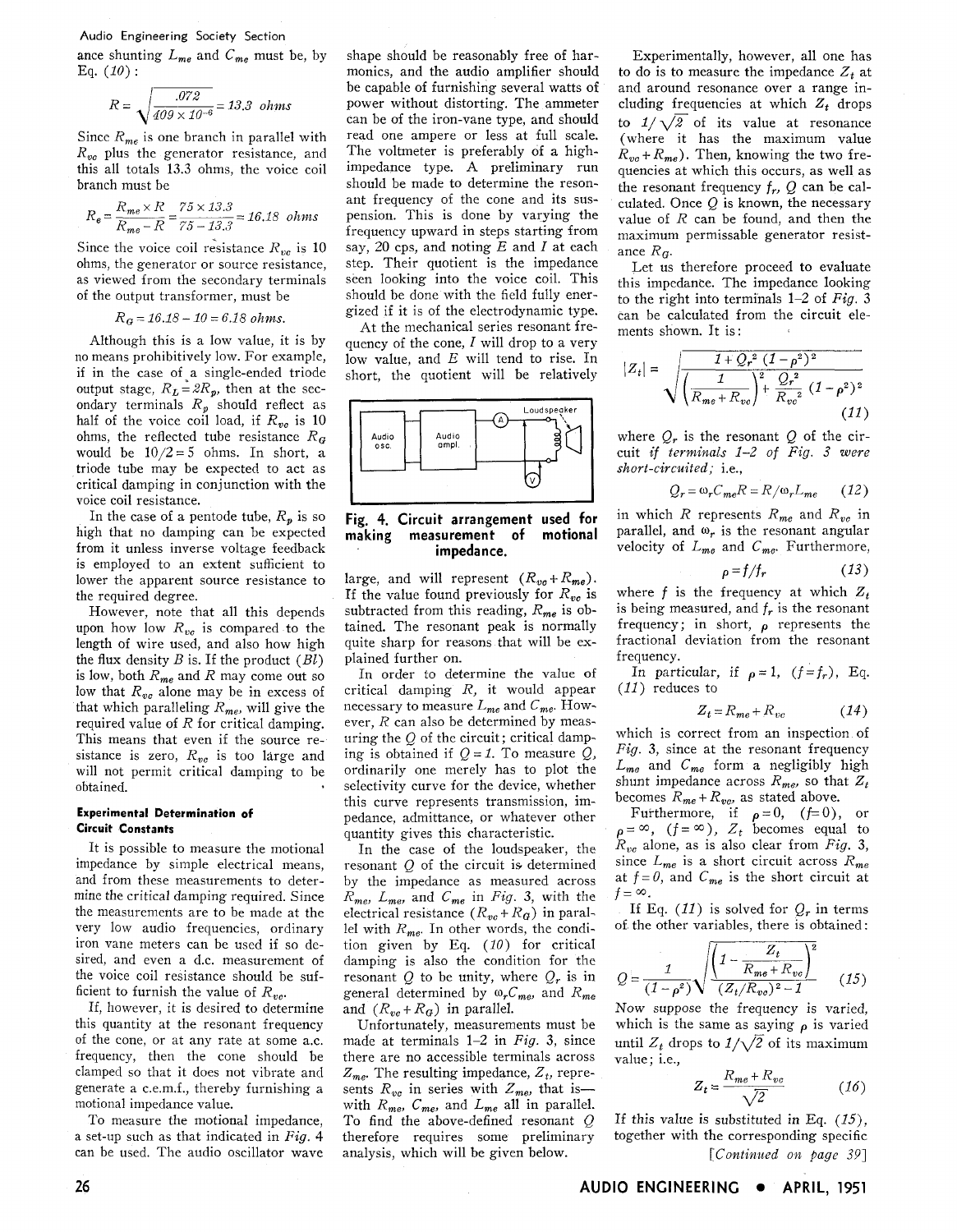## **LOUDSPEAKER DAMPING**

*[from page 261* 

value of  $\rho$ , call it  $\rho_1$ , there is obtained:

$$
Q_r = \left(\frac{1}{1 - \rho_1^2}\right) \sqrt{\frac{1}{\left(\frac{R_{me} + R_{vc}}{R_{vo}}\right)^2 - 2}}
$$
\n<sup>(17)</sup>

If  $\left(\frac{K_{me} + K_{vo}}{R_{vo}}\right)^2 \gg 2$ , say twenty times

two, then Eq. *(17)* simplifies to

$$
Q_r = \left(\frac{1}{1 - \rho_1^2}\right) \left(\frac{R_{vo}}{R_{me} + K_{vo}}\right) \quad (18)
$$

If  $\rho_1$  is nearly unity, the difference between the actual frequency *f,* and the resonant frequency  $f_r$  is small; that is,

$$
\Delta f_1 = f_r - f_1
$$

$$
\mathsf{or}
$$

 $\Delta f_1 = f_1 - f_r$ (depending upon whether the excursion is below or above the resonant frequency) is small. This is usually the case, and under such conditions Eq.

(18) can be rewritten as  
\n
$$
Q_r = \left(\frac{f_r}{2\Delta f_1}\right) \left(\frac{R_{vc}}{R_{me} + R_{vc}}\right) \quad (19)
$$

which can form the basis of our experimental procedure as well as Eq. *(18)* can. If we re-write Eq. *(19)* as follows :

$$
\frac{2\Delta f_1}{f_r} = \left(\frac{1}{Q_r}\right) \left(\frac{R_{vc}}{R_{me} + R_{vc}}\right) \quad (20)
$$

we recognize the form to be similar to that of the well-known resonance formula, in which the fractional bandwidth  $(2\Delta f/f_r)$  for the half-power points is the reciprocal of the resonant *Q* of the circuit. Eq. *(20)* shows that owing to the point in the circuit at which the measuring instruments are introduced, the fractional bandwidth is reduced by a factor  $R_{vc}/(R_{me} + R_{vc})$ , which would not occyr if the measurements could be made across the motional impedance component itself.

The significance of Eq. *(20)* is that even though  $Q_r$  for a loudspeaker system may be less than unity, the fractional bandwidth will nevertheless be quite small because of the reducing factor  $R_{ve}/(R_{me} + R_{ve})$ . This makes the measurements somewhat critical and requires a well-calibrated frequency scale on the audio oscillator.

To see how this all fits together, let us proceed with an experimental run. The first measurement is  $R_{vc}$ ; this is found to be 10 ohms. Then the test setup of *Fig.* 4 is connected to the loudspeaker and the frequency varied from say 20 to 50 cps.

At 29.3 cps the current is found to dip to a minimum value of 83.2 ma, and the voltmeter reads 7.07 volts. The impedance is resistive, and of a value

 $R_{vo} + R_{me} = 7.07 / .0832 = 85$  ohms. Hence  $Z_t = R_{me} = 85 - 10 = 75$  ohms.

Now the frequency is varied above and below 29.3 cps to the point where  $Z_t$  drops to  $85\sqrt{2} = 60.1$  ohms, as found by taking the ratio of the voltmeter to ammeter readings in exactly the same way as  $(R_{vc} + R_{me})$  was calculated.

Suppose the frequency drops from

29.3 to 26.7 cps before 
$$
Z_t = 60.1
$$
, and rises to 31.9 cps before this value is reached once more. Then  $\Delta f_1 = 29.3 - 26.7 = 2.6$  cps, or  $\Delta f_1 = 31.9 - 29.3 = 2.6$  cps, and

$$
2\Delta f_1/f_1 = 2 \times 2.6/29.3 = 0.1776.
$$

We can now use Eq. *(19)* to calculate  $Q_r$ . Thus

$$
Q_r = \left(\frac{1}{0.1776}\right) \left(\frac{10}{85}\right) = 0.663.
$$

This is the Q of the loudspeaker circuit if the source impedance  $R_G$  were zero. Since  $Q_r$  is less than unity, it can be raised to that figure by allowing  $R_{\rm g}$ to be greater than zero. It remains to calculate this value.

We have, for a parallel resonant circuit such as in *Fig.* 3, that

$$
Q = \omega_r C_{me} R \tag{21}
$$

where *R* is the resistance shunting  $C_{m\phi}$ and  $L_{me}$  (Fig. 3), and is therefore  $R_{me}$ in parallel with  $(R_{vo} + R_G)$ . However, in the measurement and calculation yielding  $Q_r$ ,  $R_q$  is essentially zero, and *R* represents simply  $R_{me}$  and  $R_{ve}$  in parallel.

We seek a value *R',* such that the *Q* is equal to unity; i.e.,

$$
1=\omega_r C_{me} R'
$$

or 
$$
R' = 1/\omega_r C_{me}
$$
 (22)

Substituting from Eqs. *(21)* and *(20)*  in Eq. *(22),* we obtain

$$
R' = \frac{R}{Q_r} = \frac{R_{me}R_{vo}}{R_{me} - R_{vo}} \times \frac{2\Delta f_1}{f_r}
$$

$$
\times \frac{R_{me} + R_{vo}}{R_{vo}} = \frac{2\Delta f_1}{f_r} R_{me} \qquad (23)
$$

This represents  $R_{me}$  paralleled by  $(R_{vo} + R_G)$ , hence<br>  $R_{vo} + R_G = \frac{R'R_{me}}{R_{me} - R'}$  (24)  $+R_G$ ), hence

$$
R_{vo} + R_g = \frac{K' K_{me}}{R_{me} - R'} \qquad (24)
$$

and

$$
R_{\mathbf{G}} = \frac{R'(R_{me} + R_{vo}) - R_{ve}R_{me}}{R_{me} - R'} \tag{25}
$$

Hence let us finish our experimental determination of  $R_{\text{c}}$ . From Eq. (23) we can find *R'*. If we use the last form, we have<br>  $R' = \frac{2\Delta f_1}{f_r} R_{\text{me}} = (0.1776) (75) = 13.31$ can find  $R'$ . If we use the last form, we have  $\sim$ 

$$
R' = \frac{2\Delta f_1}{f_r} R_{me} = (0.1776) (75) = 13.31
$$

ohms and from Eq. *(25)* we obtain

$$
R_G = \frac{(13.31) (85) - (10) (75)}{(75 - 13.31)} = 6.19 \text{ ohms}
$$

which of course checks the previous computation from the values for the mechanical constants, since it is the same loudspeaker that we have under consideration.

### **-An Alternative Viewpoint**

It is possible to reflect the electrical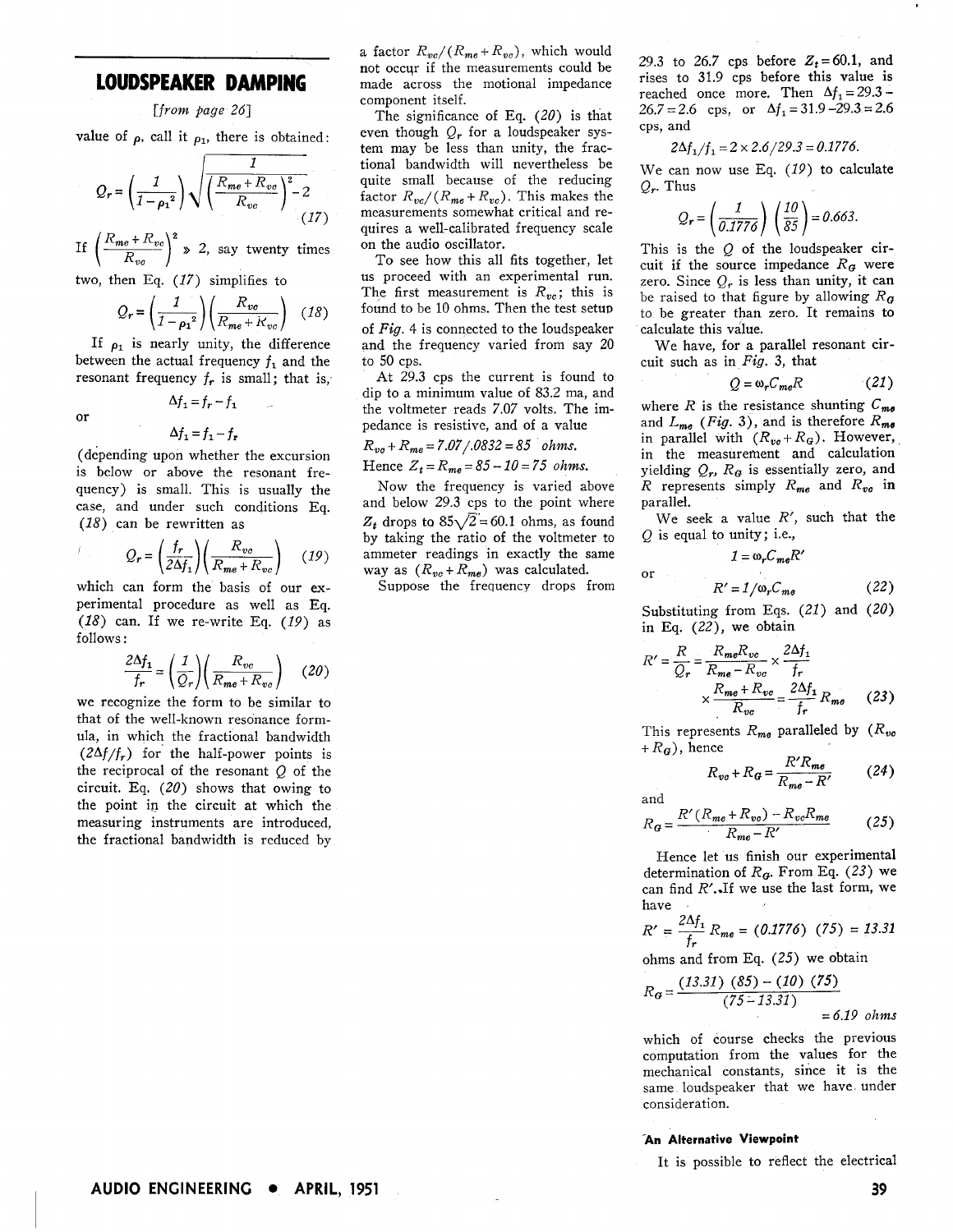constants into the mechanical side of the circuit, and obtain an alternative viewpoint of the behavior of the system as a whole. The results, so far as the low-frequency resonance is concerned, are the same, as will be shown. There is, however, another advantage of this alternative point of view with regard to the acoustical design; it permits the designer to incorporate the electrical constants into the acoustical design with a corresponding improvement in the performance of the loudspeaker.

First, the design formulas will have to be presented. The electrical impedance of the source and the voice coil appears in the mechanical side of the system as follows :

$$
Z_{em} = \frac{(Bl)^2 \times 10^{-9}}{Z_e} \tag{26}
$$

where  $Z_{em}$  is the mechanical impedance equivalent to the actual electrical impedance  $Z_e$ , and B and l have the same significance as before.

The output stage and voice coil in series with it exhibit essentially an inductive and resistive impedance at the higher audio frequencies. The inductance is the leakage inductance of the output transformer, plus that of the voice coil, and the resistance is the apparent source resistance  $R_{\mathbf{G}}$  as viewed from the secondary terminals of the output transformer, plus that of the voice coil.

Hence, set

$$
Z_e = R_e + j\omega L_e \qquad (27)
$$

where  $R_e = R_{vo} + R_q$  (see Fig. 3), and  $L_e$  is the inductance defined above, and which we have not heretofore taken into account. At the lower audio frequencies  $j\omega L_e$  can be ignored, whereupon  $Z_e$  reduces to  $R_e$ .

However, if Eq. (27) be substituted in Eq. (26), and then numerator and denominator divided by  $(Bl)^2 \times 10^{-9}$ , as before, there is obtained :

$$
Z_{em} = \frac{1}{\frac{R_e}{(Bl)^2 10^{-9}} + \frac{j\omega L_e}{(Bl)^2 10^{-9}}}
$$
(28)

If we consider  $R_e/(Bl)^2 10^{-9}$  as a mechanical conductance  $G_{em}$ , so that its reciprocal  $R_{em}$ , a mechanical resistance, is given

$$
R_{em} = 1/G_{em} = 1/[R_e/(Bl)^2 10^{-9}]
$$
 (29)

and if we further consider  $L_e/(Bl)^2 10^{-9}$ as a mechanical compliance  $C_{em}$ , then we can write Eq. (28) as

$$
Z_{em} = \frac{1}{(1/R_{em}) + j\omega C_{em}} \qquad (30)
$$

or the electrical resistance and inductance in series appear in the mechanical system as a mechanical resistance and compliance in parallel. Hence, the counterpart of  $Fig. 3$  is that shown in Fig.  $5: a constant-velocity mechanical gen$ erator (counterpart of a constant-voltage electrical generator) feeds the mechanical resistance  $R_{em}$  equivalent to the electrical resistance  $R_{e}$ , in parallel with the mechanical compliance  $C_{em}$ equivalent to the electrical inductance  $L_e$ , and the actual mechanical impedance



**Fig. 5. Counterpart qf Fig. 3, in mechanical terminology,** 

 $Z_m$  of the loudspeaker. This circuit has interesting implications both at the lowand at the high-frequency ends of the audio spectrum.

Consider the low-frequency end first. In this range  $C_{em}$  can be ignored, and



## **Fig. 6. Equivalent circuit corresponding to Fig. 5, showing damping due to electrical resistance.**

 $Z_m$  consists, in the case of a direct-radiator cone loudspeaker, of the elements shown in Fig. 1. Hence Fig. 5 becomes circuit shown in Fig. *6.* Here it is apparent how the electrical resistance  $R_e$ introduces in effect damping into the mechanical circuit by its transformed element  $R_{em}$ .

From Fig. 6 it is apparent that for critical damping,

$$
(R_{em} + R_s + R_a)
$$
  
=  $\sqrt{(M_c + M_a)/C_s}$  (31)

or alternatively, that the mechanical Q at resonance is unity:

$$
Q_m = \frac{\omega_r (M_c + M_a)}{R_{em} + R_s + R_a} = 1
$$
 (32)

from which the required electrical resistance must be

 $R_{em} = \omega_r (M_c + M_a) - (R_s + R_a)$  (33)

Once  $R_{em}$  is evaluated from Eq. (33), the equivalent electrical resistance  $R_e$ 

can be found from Eq. (29). Then the voice coil resistance  $R_{vo}$  is subtracted from  $R_e$  to yield the maximum permissible value of apparent generator resistance  $R_{\alpha}$ .

Let us try out these formulas on the loudspeaker constants given previously. It will be recalled that the total mass (including that of the voice coil) was 92 mechanical ohms. This will be the value used for  $(M_o + M_a)$ . The resonant frequency was 29.3 cps, so that  $\omega_r = 2\pi$ 29.3 rad./sec. Also  $(R_{\rm s}+R_{\rm a})$  came out to be 3000 mechanical ohms.

Hence, if the appropriate values be substituted in Eq.  $(33)$ , there is obtained:

$$
R_{em} = (2\pi 29.3)(92) - (3000)
$$
  
= 16,980 - 3,000 = 13,980 mech. ohms

Now, from Eq. (29), the equivalent electrical resistance  $R_e$  that is required to obtain critical damping is

$$
R_e = \frac{(Bl)^2 10^{-9}}{R_{em}} = \frac{(10000 \times 1500)^2}{13980}
$$

 $= 16.13$  ohms (electrical). Since the voice coil resistance  $R_{ve}$  is 10 ohms, the apparent source resistance can be

 $R_g = 16.13 - 10 = 6.13$  ohms

which checks our previous calculations, as it should.

### **High-Frequency Response**

The same equivalence between circuits can be utilized in the analysis of a highfrequency tweeter unit of the horn type. This employs a small diaphragm and voice coil, which feeds the cavity in front of it that leads to an exponential horn. The physical arrangement is shown in cross-section in  $Fig. 7$ . Here  $m_d$  represents the mass of the diaphragm and associated voice coil;  $C_a$ , the compliance of the air chamber in front of the diaphragm, necessary to furnish -clearance for the motion of the diaphragm and useful in building out the mechanical circuit; and finally  $r_h$  represents the acoustical resistance of the horn throat in the frequency range above its low-frequency cutoff point.

The mechanical circuit has been analyzed many times in the past; it is given in Fig. 8. The resistance  $r_h$  is that of the throat of the horn, and is equal to the area of the throat in sq. cm. multiplied by 41.4 mech. ohms, which is the radiation resistance of air per sq. cm.  $A_d$  is the area of the diaphragm; in conjunction with  $A_h$  it forms a kind of hydraulic press which is the mechanical counterpart of an electrical transformer. The step-down ratio is  $A_{d}$  to  $A_{h}$ ; conversely  $r_{h}$  is reflected to the diaphragm as an equivalent resistance  $r'_h$  such that

$$
r'_{h} = (A_{d}/A_{h})^{2} \qquad (34)
$$

**AUDIO ENGINEERING . APRIL, 1951**